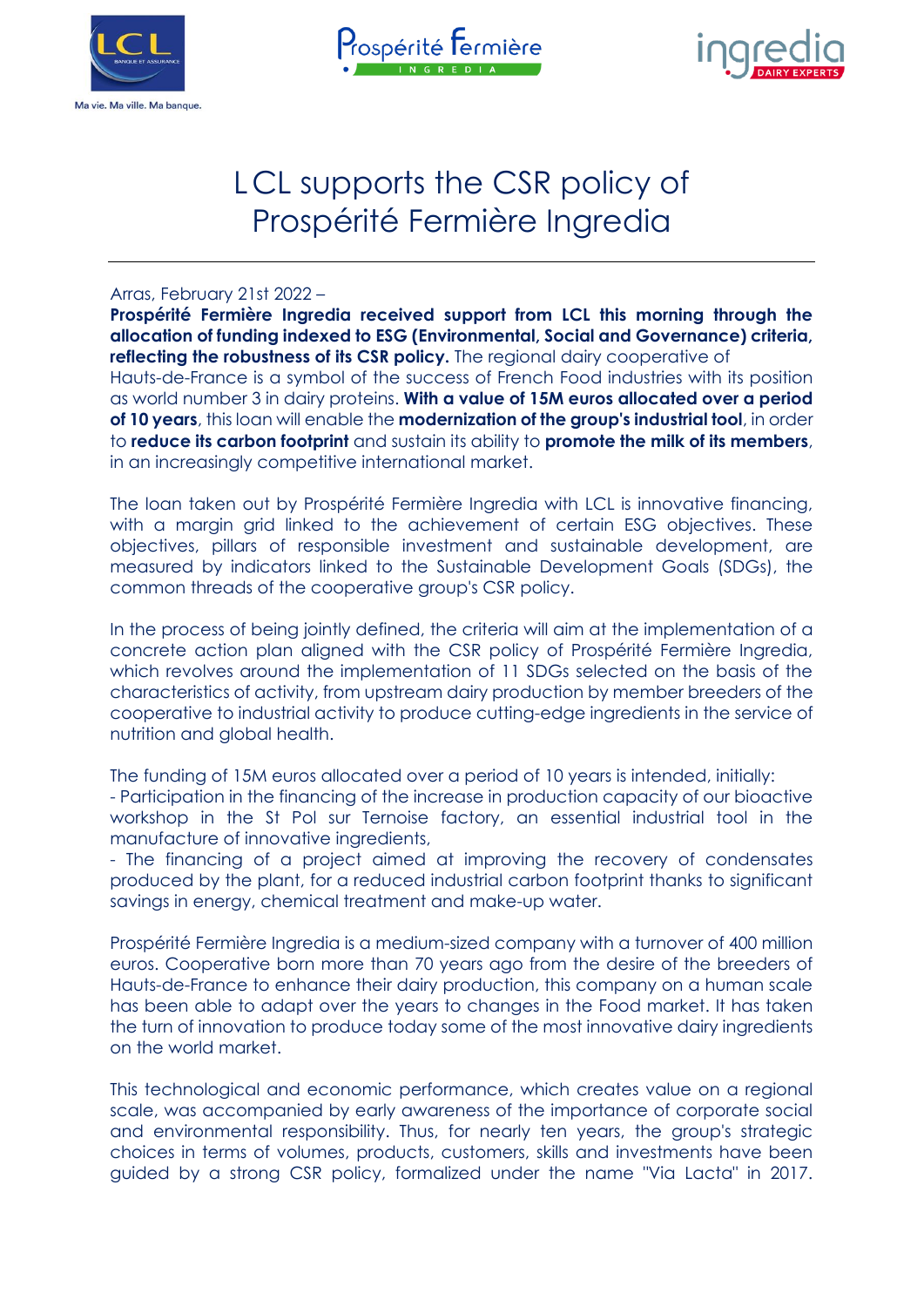All, members as well as employees, has enabled them to obtain the **EY prize for societal and environmental commitment in 2021**, as well as a **double label "Certified CSR confirmed" and "Cooperatives So 'Responsible".**

Obtaining this financing, which is not indexed to economic performance but to the performance of its socio-environmental policy, shows the cooperative group's desire to pursue its CSR commitment over the long term, for the promotion of dairy production deeply rooted in a local socio-economic fabric while participating in nutrition and global health.

## **Figures about Prospérité Fermière Ingredia**:

- Born in 1949
- 1155 members in Hauts-de-France
- Milk collection: 400 million liters / year
- 850 collection points
- 80 kms around St Pol sur Ternoise dairy factory
- Turnover 400 M€ included 55% for Export
- 33 million collected liters "Grass fed cows » " (Via Lacta project)
- 6 million liters « organic » 1 million liters goat milk
- 300000 liters of colostrum / year
- Prospérité Fermière-Ingredia is certiied ISO 9001 (since 1992), FSSC 22000 and IFS
- Prize Food EY 2021 for its social and environnemental commitments.
- Certified CSR confirmed and Cooperatives So'Responsables since december 2021.

This financing illustrates the ambitious societal project of LCL, and more generally of the Crédit Agricole group: to act for the climate and the transition to a low-carbon economy, to strengthen cohesion and social inclusion and to make agricultural and agri-food transitions a success.

### Press contacts:

for INGREDIA : Tiphaine Piriou Tel 06 48 07 99 51 @ [tipi.piriou@gmail.com](mailto:tipi.piriou@gmail.com)

## About Prospérité Fermière Ingredia

Prospérité Fermière cooperative was founded in 1949 and its subsidiary Ingredia was launched in 1991 to develop and produce dairy ingredients: milk powders, functional and nutritional proteins and innovative bioactive ingredients for the Food, Nutrition and health Industry in 90 countries. Ingredia currently processes more than 400 million liters of milk per year, collected from 1,155 member farmers and has become the European leader in dairy ingredients and the world's third largest player in specialty proteins. Established on 5 continents, Prospérité Fermière Ingredia has 460 employees.

More: [https://www.ingredia.com](https://www.ingredia.com/)

#### About LCL

A subsidiary of Crédit Agricole S.A., LCL urban bank is one of the largest retail banks in France. LCL has made customer satisfaction its absolute priority and aims to be the No. 1 bank in terms of satisfaction by the end of 2022. Combining human and digital technology, LCL offers its 6 million individual customers, including 216,000 banking customers private sector, 380,000 professionals and 29,900 companies and institutions, a strong omnichannel relationship with its 1,500 branches in the heart of cities, its remote customer relations centers "LCL Mon Contact" with 400 advisers available by telephone, its sites and apps including "LCL My Accounts" which is popular with its customers. With a full range of banking/insurance and non-banking solutions,